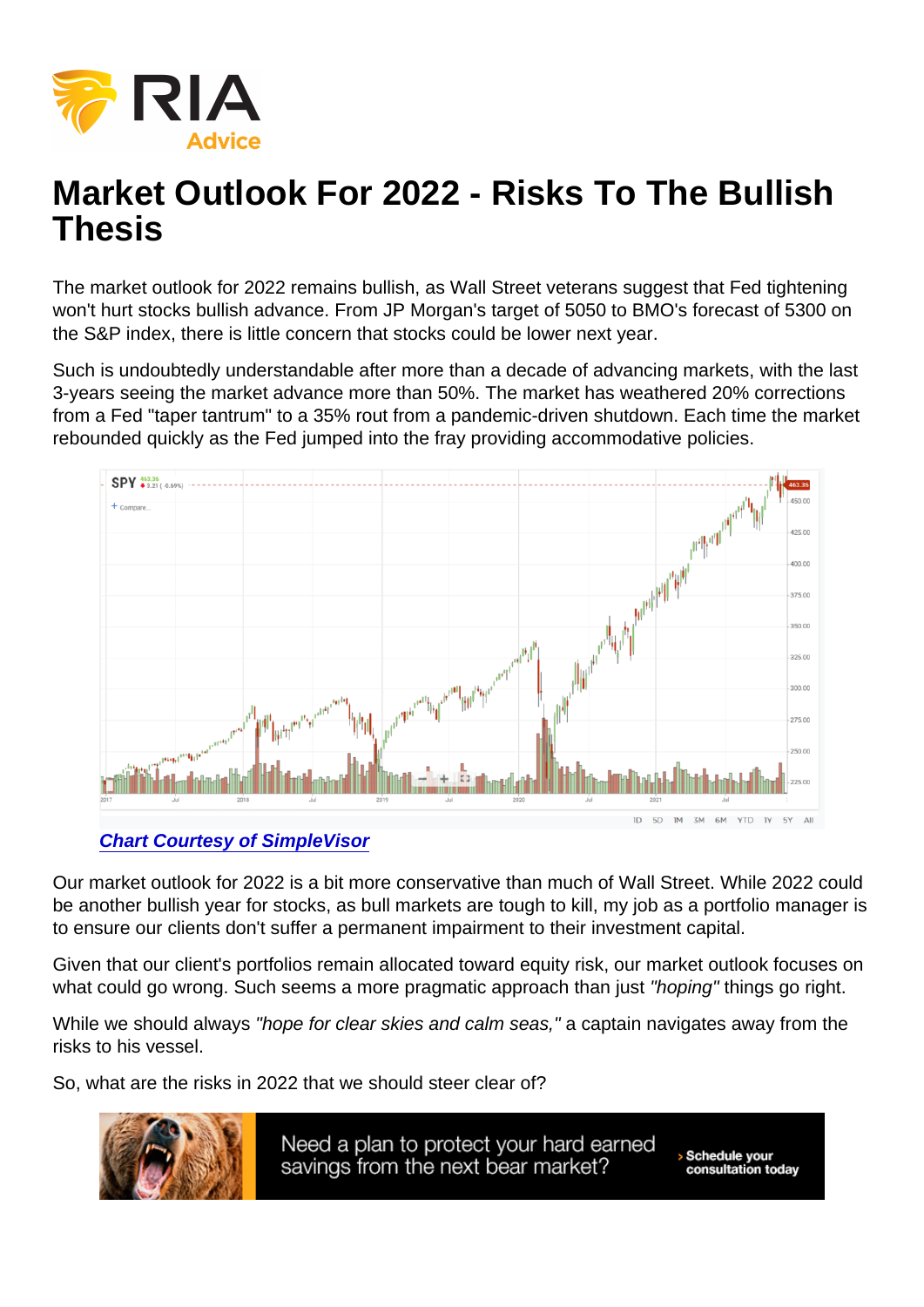## Market Outlook for 2022 - The Risk To The Bullish Thesis

Over the last few years in particular, as valuations have become more extreme, the consistently bullish media continue to invent rationals for higher stock prices.

- Low interest rates justify high valuations.
- There is no alternative (T.I.N.A.)
- Monetary policy supports higher prices.
- Low inflation supports higher prices

Notably, those rationalizations appeared correct due to the massive flood of monetary and fiscal policy during that period.

So, as we head into 2022, here is a shortlist of the things we are either currently hedging portfolios against or will potentially need to in the future.

- Economic growth slows as year-over-year comparisons become far more challenging.
- [Inflationary pressures r](https://realinvestmentadvice.com/historical-inflation-shows-deflation-still-a-threat/)emain more persistent than anticipated which impedes consumption and compresses profit margins.
- Rising wage and input costs reduce corporate earnings disappointing earnings growth expectations.
- [Valuations begin to weigh](https://realinvestmentadvice.com/is-a-stock-market-crash-like-2000-possible) on investor confidence.
- Corporate profits weaken due to slower economic growth, reduced monetary interventions, and rising costs.
- Consumer confidence continues to weaken as consumption is crimped by rising costs and slowing economic growth.
- [Interest rates rise](https://realinvestmentadvice.com/rising-interest-rates-matter-to-the-stock-market/) which trips up heavily leveraged consumers and corporations.
- A credit-related event causes a market liquidity crunch.
- [The Fed makes a ?policy error?](https://realinvestmentadvice.com/could-the-fed-trigger-the-next-financial-crisis/) by tightening monetary accommodation as the economy slows suddenly.
- A mid-term election resulting in a broad sweep by Republicans in both houses further reduce liqudity.
- The ?housing bubble 2.0? implodes.
- Corporate stock buybacks, which [accounted for 40% of the market?s appreciation](https://realinvestmentadvice.com/40-of-the-bull-market-is-due-soley-to-buybacks/) since 2011, slow as companies begin to hoard cash as the economy slows.
- The massive inflows into US equity markets over the last year slows.
- [The avalanche of M&A activity, IPO?s, and SPAC?s](https://realinvestmentadvice.com/charting-the-stock-market-melt-up-the-feds-naivety/) of poor quality companies results in negative outcomes.
- Market breadth remains incredibly week, wit[h5-stocks supporting the major market.](https://realinvestmentadvice.com/wipe-out-below-the-calm-surface-of-the-bull-market/)

I could go on, but you get the idea.

### You Can't Have It Both Ways

While analysts on Wall Street are confident the bull market will continue uninterrupted into 2022, there are more than enough risks to derail that market outlook. Importantly, none of these independently suggest a significant correction is imminent. However, the risk is that they will undermine the bullish "psychology" of the market.

The critical component of the "bullish thesis" has been the psychology of the "Fed put." Regardless of valuation levels, deteriorating fundamentals, or simple logic, the excuse for continuing to take on increasing levels of risk was "Don't fight the Fed."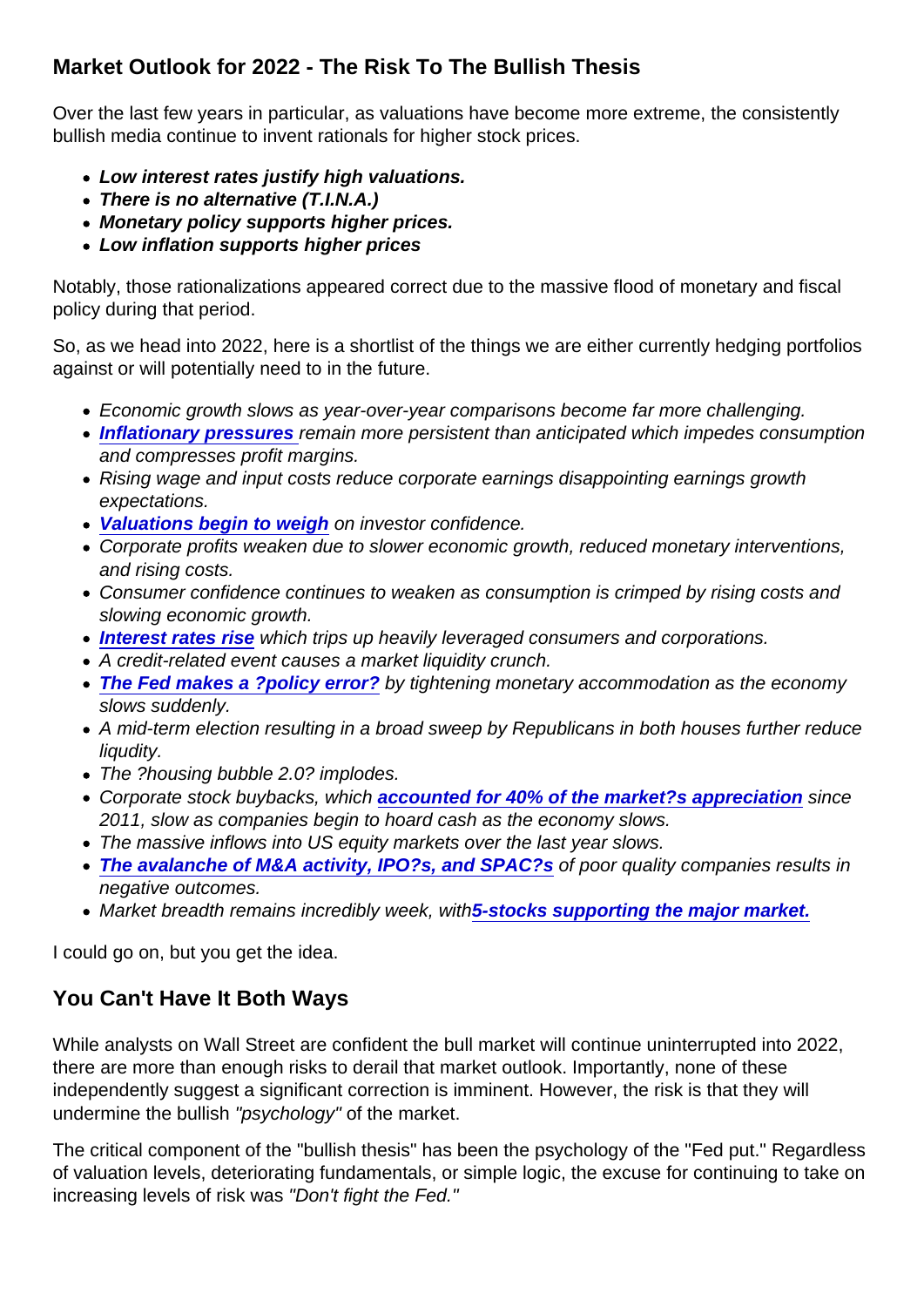However, therein lies the irony as we head into 2022, the Fed is expected to tighten policy rather quickly. If the logic of rising prices was "don't fight the Fed's liquidity," the argument now is to "fight the Fed's tightening regime."

As is always the case, you can't have it both ways.

### A Reversal Of Fortune?

As noted, the unexpected "pandemic-driven economic shutdown" sent the Federal Reserve and Government into fiscal and monetary policy overdrive. Such led to an unimaginable influx of \$5 trillion into the economy, sending the "money supply" surging well above the long-term exponential growth trend.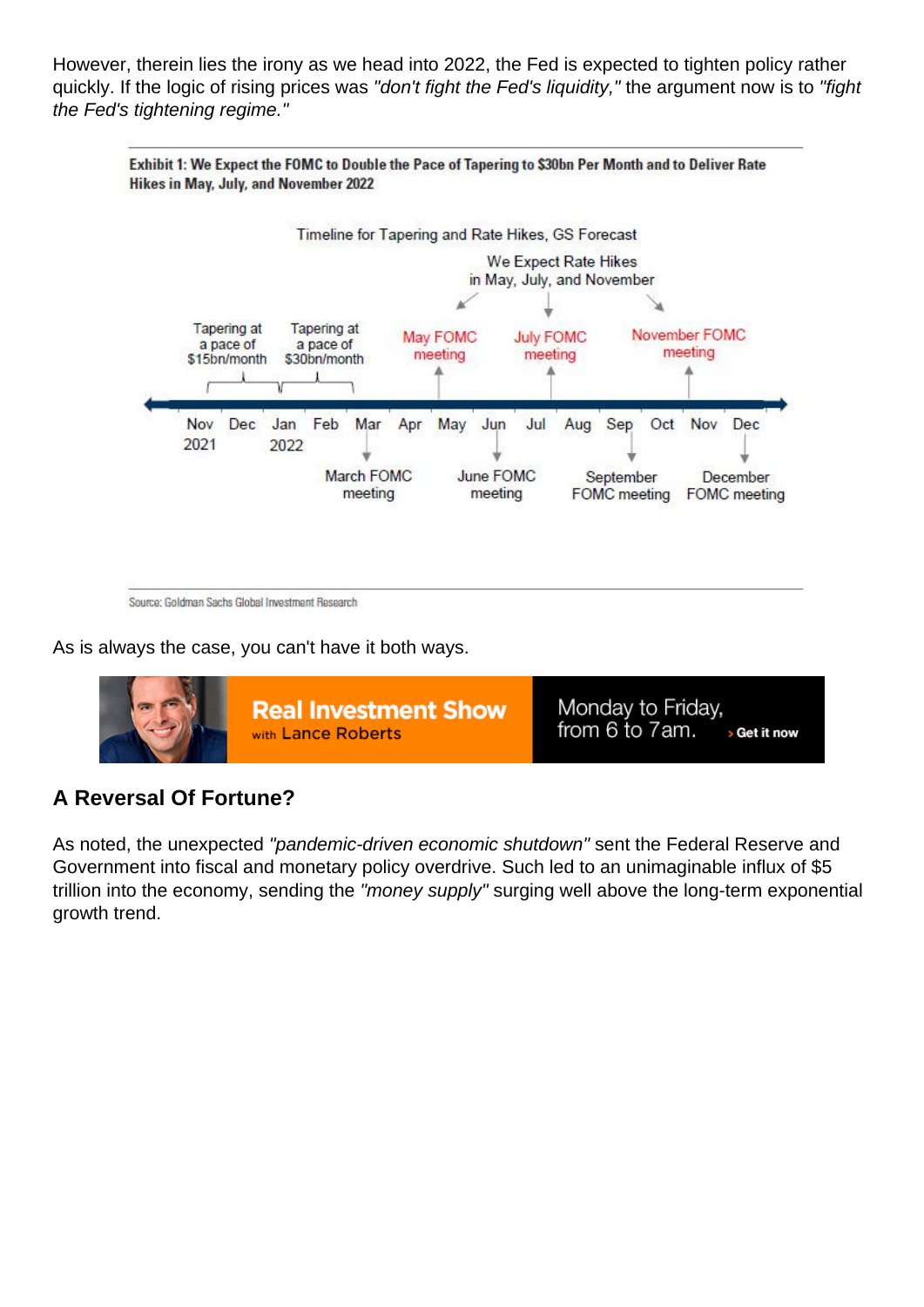The importance of that ?sea of liquidity? is both positive and negative. In the short term, that liquidity supports economic growth, the surge in retail sales into this year, and the explosive recovery in corporate earnings. That liquidity is also flowing into record corporate stock buybacks, retail investing, and a surge in private equity. With all that liquidity sloshing around, it is of no surprise we have seen a near-record surge in the annualized rate of change of the S&P 500 index.

However, as stated, there is a dark side to that liquidity. With the Democrats struggling to pass another stimulus bill, a looming debt ceiling, and the Fed beginning to ?taper? their bond<br>purchases, liquidity will reverse next year. As shown below, if we look at the annual rate of As shown below, if we look at the annual rate of change in the S&P 500 compared to our ?measure of liquidity? (M2 less GDP), it suggests stocks could be in trouble heading into next year.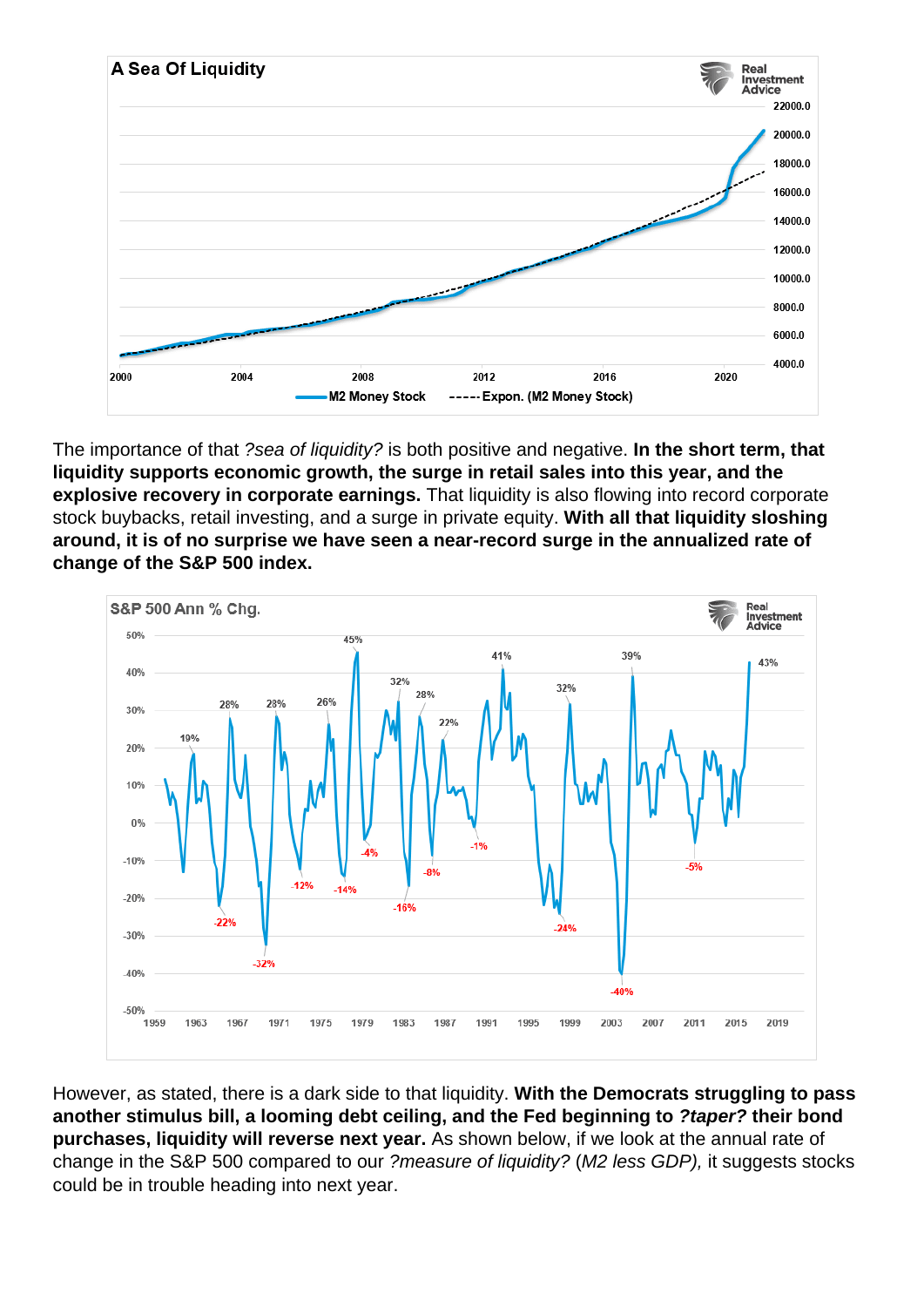While not a perfect correlation, it is high enough to warrant attention. With global central banks cutting back on liquidity, the Government providing less, and inflationary pressures taking care of the rest, it is worth considering increasing risk-management practices.

### Sailing In Unchartered Waters

Returning to our "navigation" metaphor, trying to predict what will happen in 2022 is a futile exercise. There are too many variables that can occur that could change outcomes for the better or worse. As I discussed previously, [risk management is a process:](https://realinvestmentadvice.com/market-predictions-for-2022-two-opposing-views/)

First, the only certainty is that there is no certainty. Second, every decision, as a consequence, is a matter of weighing probabilities. Third, despite uncertainty we must decide and we must act. And lastly, we need to judge decisions not only on the results, but on how they were made.

If there are no absolutes, then all decisions become matters of judging the probability of different outcomes, and the costs and benefits of each. Then, on that basis, you can make a good decision .

Managing risk does not mean ["being all in cash;"](https://realinvestmentadvice.com/going-to-cash-can-be-as-costly-as-a-market-crash/) it only means navigating the risks that could cause permanent impairment to your financial plans.

If nothing happens and 2022 is another bullish year. Fantastic. Such will make my job very easy.

However, if an unexpected storm appears on the horizon, taking some actions to navigate safety will provide a much better outcome.